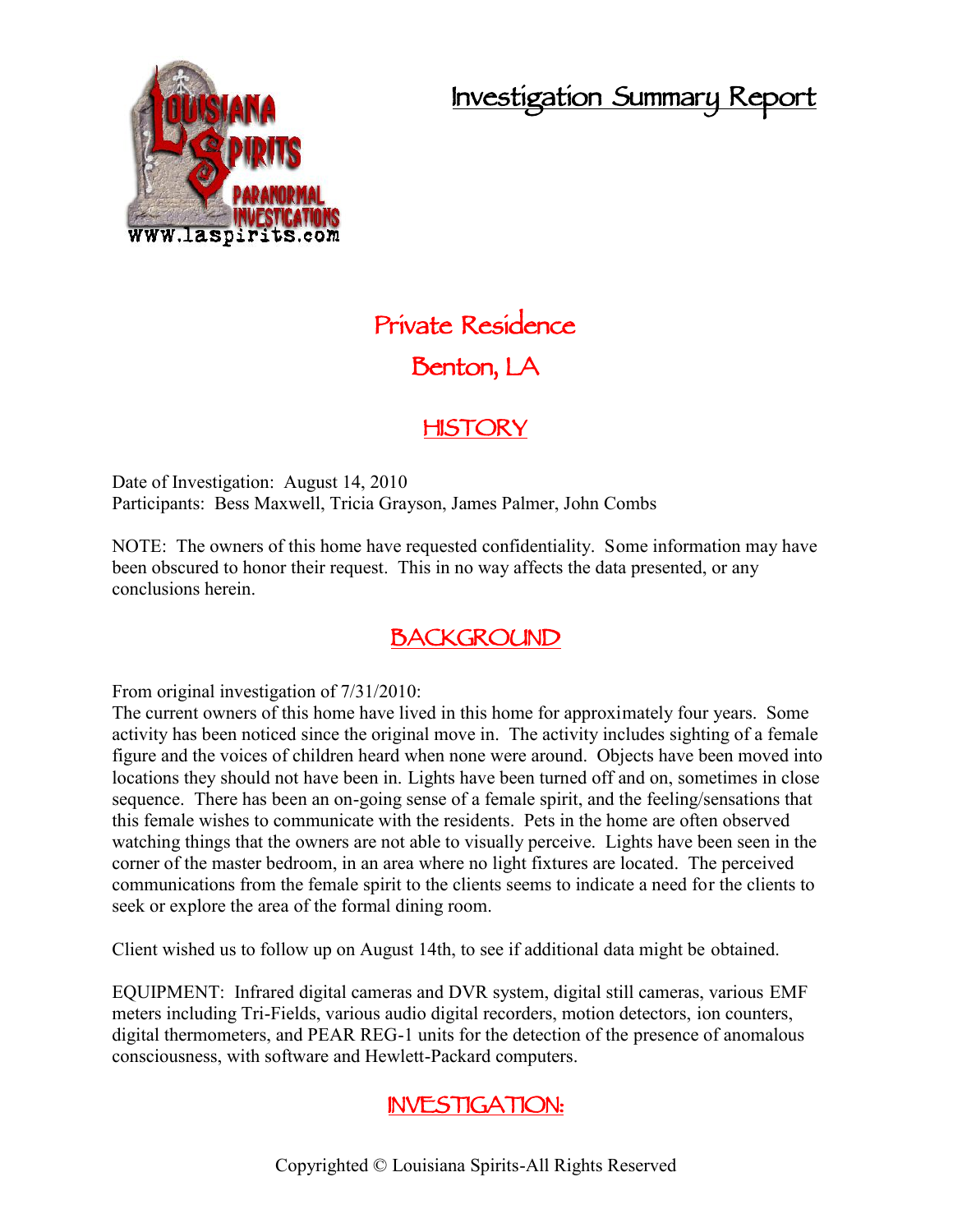#### Personal Experiences : Investigator John Combs

1. At about 10: 20 PM, I had gotten a positive test (MasterBR1) from one of our REG-1 units in the master bedroom. I reset the unit to test again, using the timer to start about two minutes after leaving this area. Upon returning, the battery on this unit was 100% down, and the test never started. It therefore would have been drained in two minutes or less. This computer was 100% charged when testing started with this unit at 9:15 PM. This unit will give notice when the battery is low, and has about an average of 20 minutes use, after initial warning, which was not given prior to exiting the room. Normally, this unit will function, under similar use as the night of this investigation, for a minimum of 4 to 5 hours before discharge. This unit was further tested, and, under similar conditions, has now shown premature discharge. At the time of failure, the unit was in an area testing positive for an anomalous presence.

2. Just before midnight, in the same master bedroom, additional consciousness testing was being performed in various areas. Just as I was checking one of the computer units, and exiting the room, approximately four feet from the door going into the hallway, I walked through an extremely heavy cloud of perfume. As I am allergic to most fragrances of this nature, sneezing and allergic reactions began. Throughout the evening, earlier, no perfume was detected. The test conducted at the time the perfume was encountered, was a positive test for the presence of a consciousness, when no human consciousness was present. Investigator Bess Maxwell, approximately five minutes after the incident, was able to still detect a faint odor of the perfume. The fragrance was perceived as a heavy, floral type, which the client does not wear. In my lifetime of 60 years, I have never had an allergic reaction of sneezing, nor any other type, from simply thinking about, or having any false perceptions of perfume. I have no natural explanation for the sudden appearance of the olfactory sensation, and note the location of the perfume smell was in the same area I used to enter the room, e.g. same path, only a few minutes before, with no perceptions of fragrances of any type.

No anomalous motion, or hot/cold spots were detected. EMF fields were low, and no sudden spikes of EMF energy were noted. Ion counts were normal. Nothing was recorded as anomalous on video, or still photography. No EVP voices were recorded. Of the 47 tests performed for detection of anomalous consciousness, 18 were positive. Only 8 were noted on the last investigation.

#### **CONSCIOUSNESS DETECTION - PEAR UNITS / SOFTWARE**

This testing is passive in nature and designed to statistically detect by probability, the presence of the human consciousness passively affecting REG-1 units by the quantum tunneling method, when all incarnate consciousness has been removed from the area. The minimum reporting standard for this type study is p< .05, with the .05 being the probability the event could be due to chance alone, the industry standard for this type research. A total of 47 tests were run. At the minimum reporting standard, we could expect to receive about 2.35 tests as false positives. (.05 x  $47 = 2.35$ ) The mean score of the 18 tests was  $.02125$ , so the corrected expectation for 47 tests would be .99922 false positive tests, about 1.  $(.02125 \times 47 = .99922)$ .

The test results were as follows:

| Kitchen1 | $z=2.031$   | p<.021127     |
|----------|-------------|---------------|
| Kitchen3 | $z=1.752$   | p<.039973     |
| Kitchen4 | $z = 2.530$ | p<.005703     |
| Kitchen6 | $z = 2.066$ | $p<$ . 019414 |

Copyrighted © Louisiana Spirits-All Rights Reserved